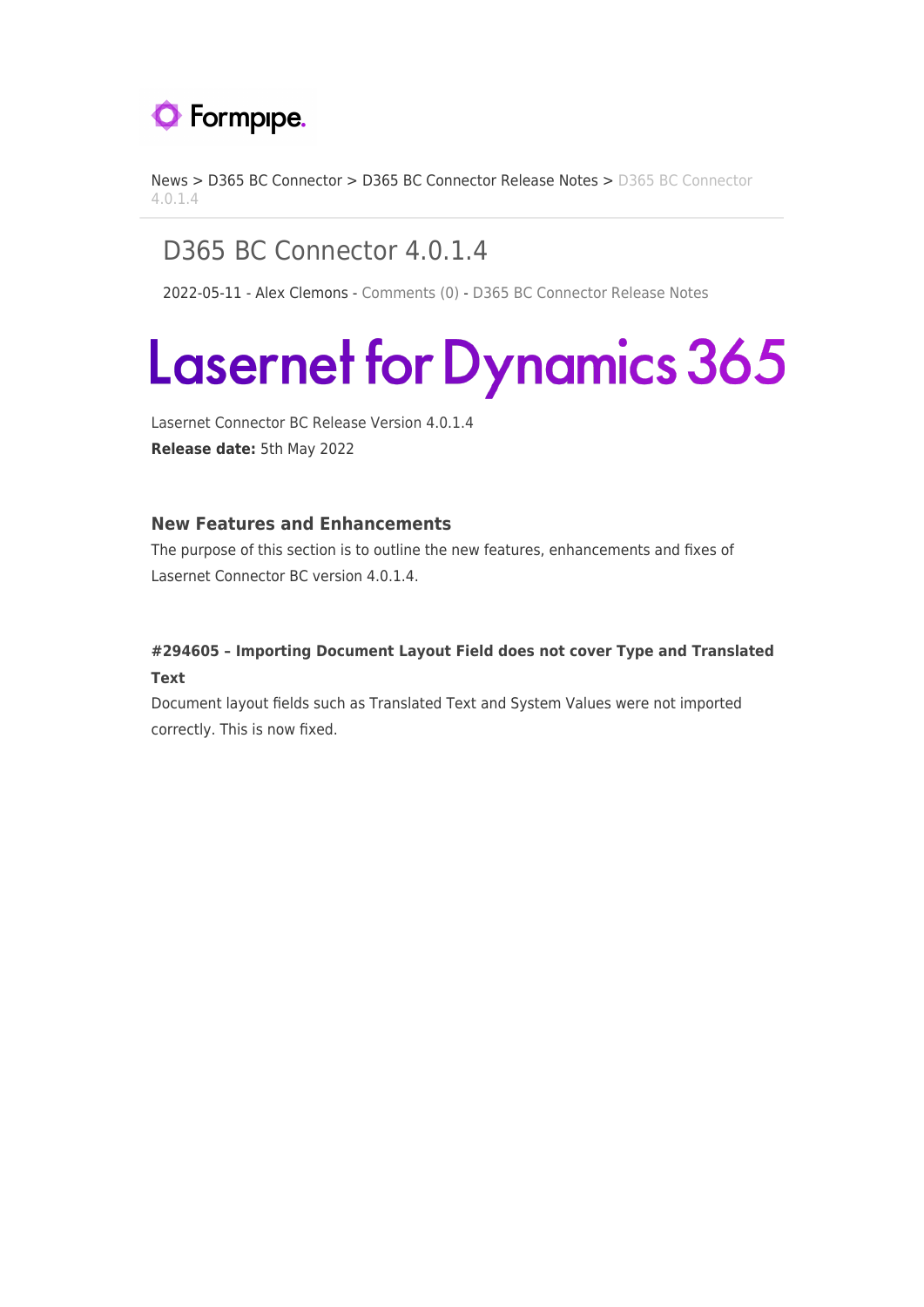| Lasernet Document Layout   Work Date: 1/25/2024 | $\begin{pmatrix} \varphi \end{pmatrix}$ is $\theta$ + iii |  |  |
|-------------------------------------------------|-----------------------------------------------------------|--|--|
| 7 Sales Invoice                                 |                                                           |  |  |

| Sections<br>Manage<br>Section Type<br>Table No.<br><b>Table Name</b><br><b>Description</b><br>÷<br>$\rightarrow$<br>Header<br>Sales Invoice Header<br>112<br>Header<br>18<br>Customer |                                              |
|---------------------------------------------------------------------------------------------------------------------------------------------------------------------------------------|----------------------------------------------|
|                                                                                                                                                                                       |                                              |
|                                                                                                                                                                                       |                                              |
|                                                                                                                                                                                       |                                              |
|                                                                                                                                                                                       |                                              |
|                                                                                                                                                                                       |                                              |
| Header<br>Company Information<br>79                                                                                                                                                   |                                              |
| Line<br>113<br>Sales Invoice Line                                                                                                                                                     |                                              |
| Line<br>27<br>Item                                                                                                                                                                    |                                              |
|                                                                                                                                                                                       |                                              |
|                                                                                                                                                                                       |                                              |
| Filters<br>Manage                                                                                                                                                                     |                                              |
| Field No.<br>Field Name                                                                                                                                                               | Filter Field No.<br><b>Filter Field Name</b> |
| 3<br>$\rightarrow$<br>÷<br>No.                                                                                                                                                        | No.<br>3                                     |
|                                                                                                                                                                                       |                                              |
|                                                                                                                                                                                       |                                              |
|                                                                                                                                                                                       |                                              |
|                                                                                                                                                                                       |                                              |
| Fields<br>Manage                                                                                                                                                                      |                                              |
| System<br>Table Field Type<br>Description<br>Field Name<br>Format String<br>Type<br>Field No.<br>Value                                                                                | <b>Translated Text</b>                       |
| ÷<br>$\rightarrow$ Field Value<br>Bill_to_City<br>9<br><b>Bill-to City</b><br>Text30                                                                                                  |                                              |
| System Value<br>User_ID<br>User ID                                                                                                                                                    |                                              |
| Additional_Fee<br><b>Translated Text</b>                                                                                                                                              | <b>Additional Fee</b>                        |

#### **#295052 – Missing XML Footer Translations**

Translations in the footer section did not look at the Languagecode. The ENU translation was always displayed. This is now fixed.

```
▼<FooterXml>
▼<CompanyInformation>
  ▼<General>
     <Name>CRONUS International Ltd.</Name>
     <Name2/<Address>5 The Ring</Address>
     <Address2>Westminster</Address2>
     <City>London</City>
     <PostCode>W2 8HG</PostCode>
     <County/>
     <CountryRegionCode>GB</CountryRegionCode>
    v<CountryRegion>
       <CountryRegionName>Great Britain</CountryRegionName>
      </CountryRegion>
    xphoneNo translation="Telefon nr.">0666-666-6666</PhoneNo><br>xVATRegistrationNo Translation="CVR:">777777777</VATRegistrationNo>
     <IndustrialClassification Translation="Industri klasse"/>
     <RegistrationNo Translation="Registrerings nr."/>
```
## **#295595 – Importing Distribution Settings from older Connector version produces wrong Distribution Email Entries**

After import, the email address was added to MailTo and also MailCC even though there was no MailCC in the import file. This is now fixed.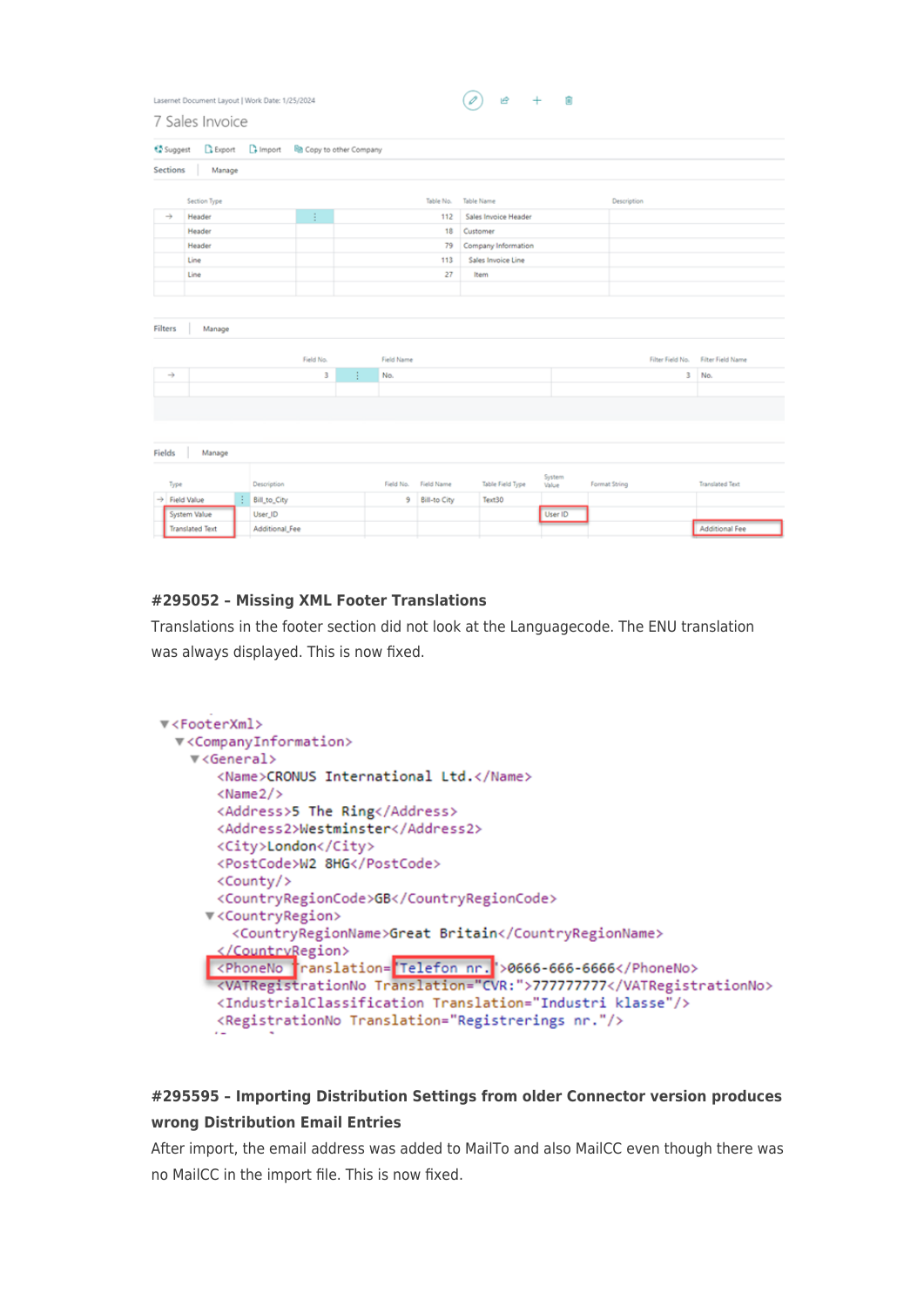#### **#295691 – Sales Shipment report - Show Recommended Price does not work**

"Show Recommended Price" on Sales Shipment was not taken into account if switched to Yes on the Request Page. The price is never added to the XML file. This is now fixed.

#### **#296446 – Importing Report Selections sets wrong values**

After import, the "Use for Email Body" was enabled causing an error when trying to email. This is now fixed.

| Sales   Work Date: 1/25/2024 |                    |                                                                                                                                                                                                                                |                          |         |                          |                           | $\checkmark$ Saved                   | ゴ<br>↗              |
|------------------------------|--------------------|--------------------------------------------------------------------------------------------------------------------------------------------------------------------------------------------------------------------------------|--------------------------|---------|--------------------------|---------------------------|--------------------------------------|---------------------|
|                              |                    | Usage (processes) constructed and construction of the set of the set of the set of the set of the set of the set of the set of the set of the set of the set of the set of the set of the set of the set of the set of the set |                          | Invoice |                          |                           |                                      | $\checkmark$        |
| Manage                       |                    |                                                                                                                                                                                                                                |                          |         |                          |                           |                                      | $\overline{P}$<br>▽ |
| Sequence 1                   |                    | Report ID                                                                                                                                                                                                                      | <b>Report Caption</b>    |         | Use for<br>Email<br>Body | Use for<br>Email<br>Attac | <b>Email Body Layout Description</b> |                     |
|                              | $\mathbf{r}$<br>х. | 12060805                                                                                                                                                                                                                       | Lasernet Sales - Invoice |         |                          | M                         | -                                    |                     |

| Report 12060805 is a processing-only report. Output cannot be<br>U.<br>rendered and saved to a file. |    |
|------------------------------------------------------------------------------------------------------|----|
| How to report this issue $\rightarrow$                                                               |    |
| Was this helpful? $\bigcirc$ Yes $\bigcirc$ No                                                       | OK |

#### **#296449 – Missing pages in PermissionSet**

"ArchiveData FB" and "Copy Language Dialog" pages are now added to the FPL permission set.

| $\leftarrow$  |                 | Permissions   Work Date: 1/25/2024 |                           |                      |                                                 |                                  |                 |                                                                               |                   |                   | $\sqrt{\sqrt{2}}$ Saved | ದ ಕ್            |
|---------------|-----------------|------------------------------------|---------------------------|----------------------|-------------------------------------------------|----------------------------------|-----------------|-------------------------------------------------------------------------------|-------------------|-------------------|-------------------------|-----------------|
|               | General<br>Show |                                    |                           |                      | FPL MISINGPAGE<br>Only In Permission Set        | $\sim$ 1.0 $\pm$<br>$\checkmark$ |                 | Add Read Permission to Related Tables  (<br>Copied from System Permission Set |                   |                   |                         |                 |
|               |                 | Manage > Start Bistop              |                           | More options         |                                                 |                                  |                 |                                                                               |                   |                   |                         | 岭<br>▽          |
|               |                 | Object Type 1                      |                           | Object ID 1          | Object Name                                     |                                  | Read Permission | Insert Permission                                                             | Modify Permission | Delete Permission | Execute Permission      | Security Filter |
| $\rightarrow$ |                 | Page<br>Page                       | $\mathbf{v} = \mathbf{v}$ | 12060807<br>12060831 | FPL Copy Language Dialog<br>FPL Archive Data FB |                                  |                 |                                                                               |                   |                   | Yes<br>Yes              |                 |

# **#296508 – Sales Shipment report does not take the "Show price" setting from Customer Card**

If you enabled "Show price on shipment", then Lasernet did not change the Lasernet request page according to the Customer Card setting. This is now fixed.